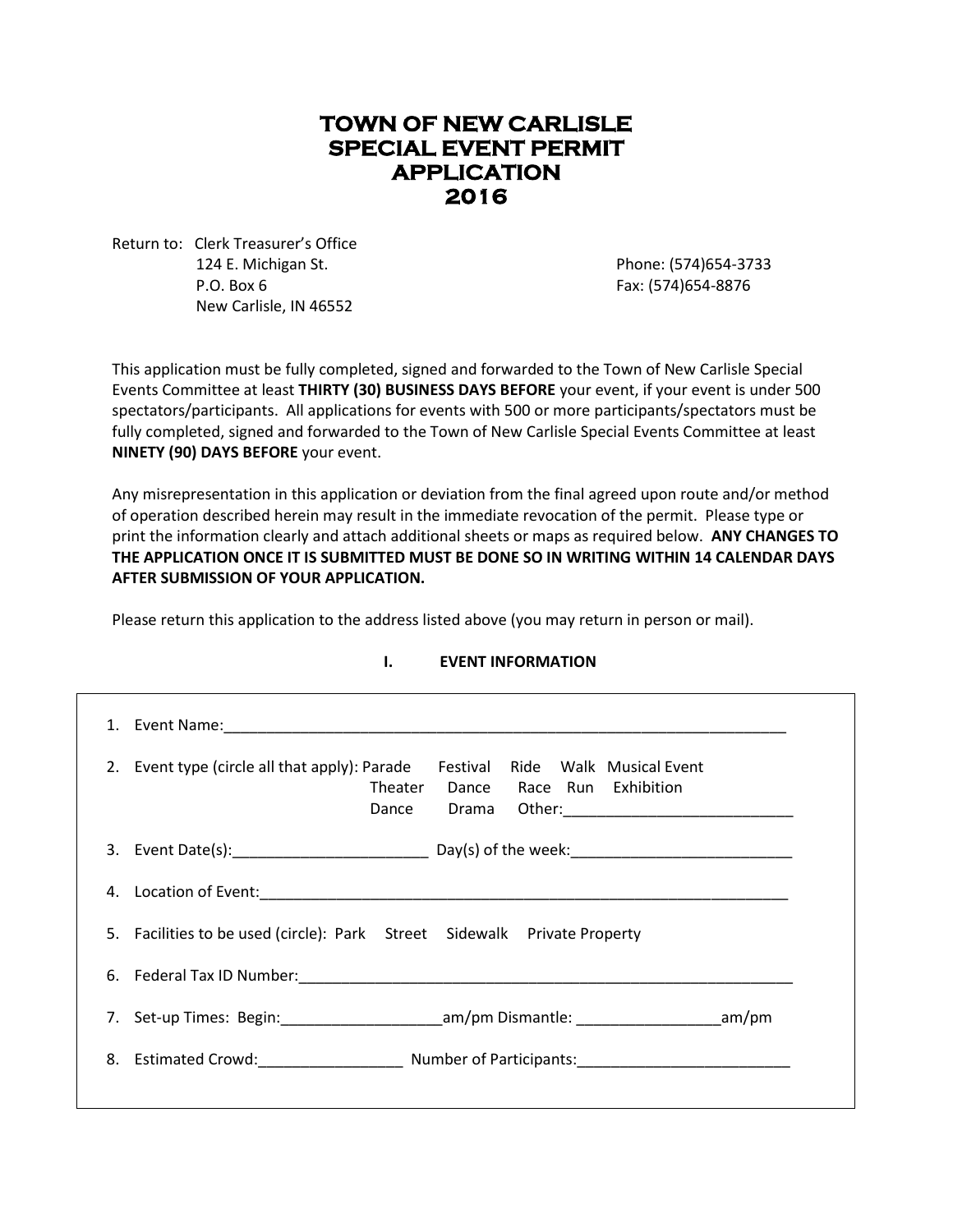#### $II.$ **APPLICANT INFORMATION**

| 9. Organization Name: 1988 and 2008 and 2010 and 2010 and 2010 and 2010 and 2010 and 2010 and 2010 and 2010 and 2010 and 2010 and 2010 and 2010 and 2010 and 2010 and 2010 and 2010 and 2010 and 2010 and 2010 and 2010 and 20 |  |
|--------------------------------------------------------------------------------------------------------------------------------------------------------------------------------------------------------------------------------|--|
|                                                                                                                                                                                                                                |  |
|                                                                                                                                                                                                                                |  |
|                                                                                                                                                                                                                                |  |
|                                                                                                                                                                                                                                |  |
| Phone Numbers: Home:____________________________Office:_________________________                                                                                                                                               |  |
|                                                                                                                                                                                                                                |  |
|                                                                                                                                                                                                                                |  |
|                                                                                                                                                                                                                                |  |
|                                                                                                                                                                                                                                |  |
| Phone Numbers: Cell: _________________Office: _______________Home: _________________________________                                                                                                                           |  |

#### $III.$ **LOCATION INFORMATION**

| 12. Specific Location of Event: (Name/Address, Park or Facility) – Attach map of site plan (required)<br>This map must include a detailed description of placement of all booths, vendors, tables, chairs, etc. |
|-----------------------------------------------------------------------------------------------------------------------------------------------------------------------------------------------------------------|
| 13. List route to be used, and/or streets to be closed. Attach map (required)<br>A free website to use for maps is www.usatf.org/routes                                                                         |
|                                                                                                                                                                                                                 |
|                                                                                                                                                                                                                 |
|                                                                                                                                                                                                                 |
|                                                                                                                                                                                                                 |
|                                                                                                                                                                                                                 |
|                                                                                                                                                                                                                 |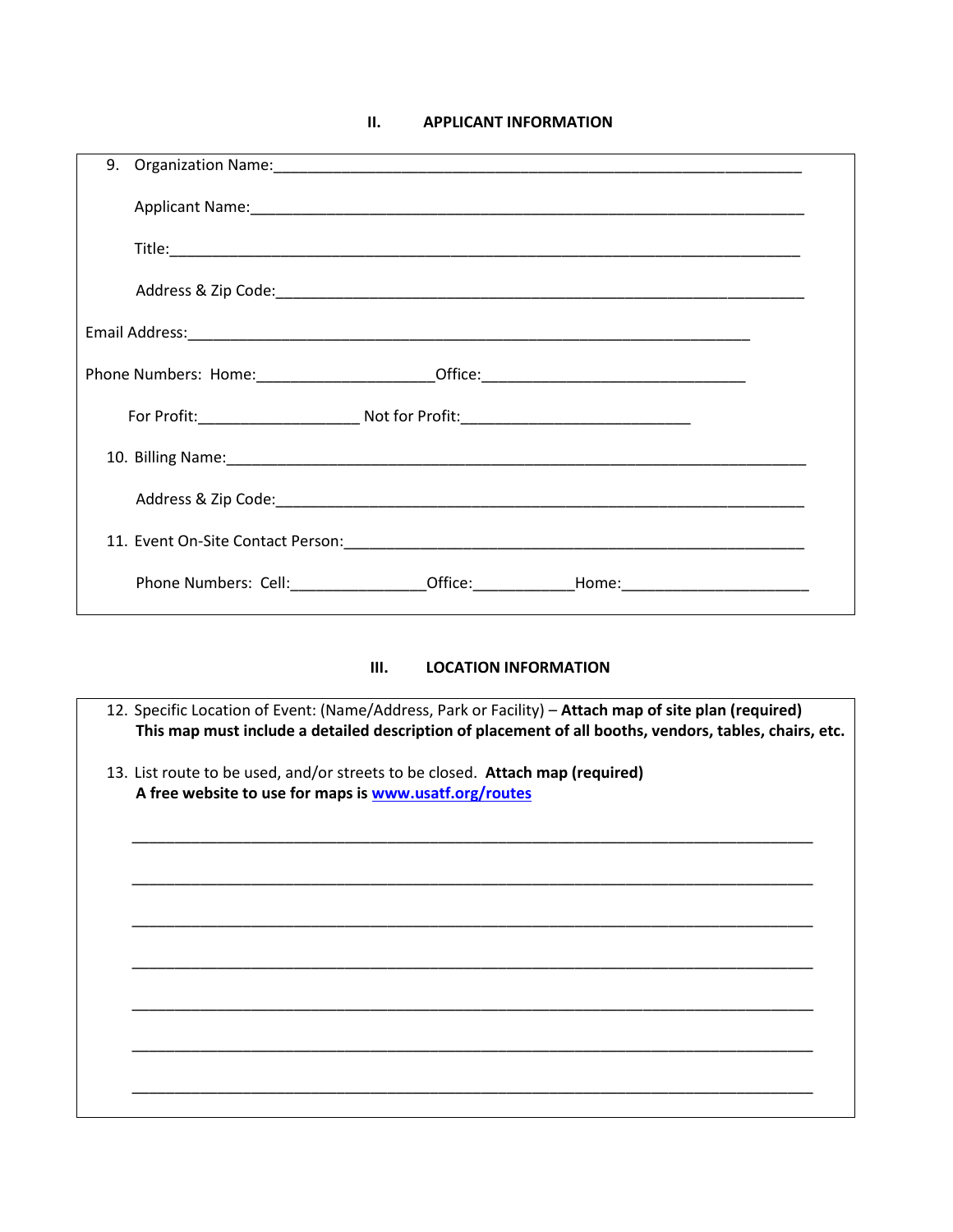#### IV. **EVENT HISTORY**

| 15. Recent Event History:                                                                      |          |
|------------------------------------------------------------------------------------------------|----------|
| Date/Name of Event/Attendance                                                                  |          |
|                                                                                                |          |
|                                                                                                |          |
|                                                                                                |          |
| V.<br>PUBLIC SAFETY REQUIREMENTS                                                               |          |
| 16. New Carlisle Police:<br>If your event is taking place on roadways - Police are required    |          |
| <b>Traffic Control</b><br>What services are requested from the Police?<br><b>Road Closures</b> | Security |
|                                                                                                |          |
| Location(s) & Time(s) Police are requested:                                                    |          |
|                                                                                                |          |
|                                                                                                |          |
|                                                                                                |          |
| 17. What are your security plans for the event?                                                |          |
|                                                                                                |          |
|                                                                                                |          |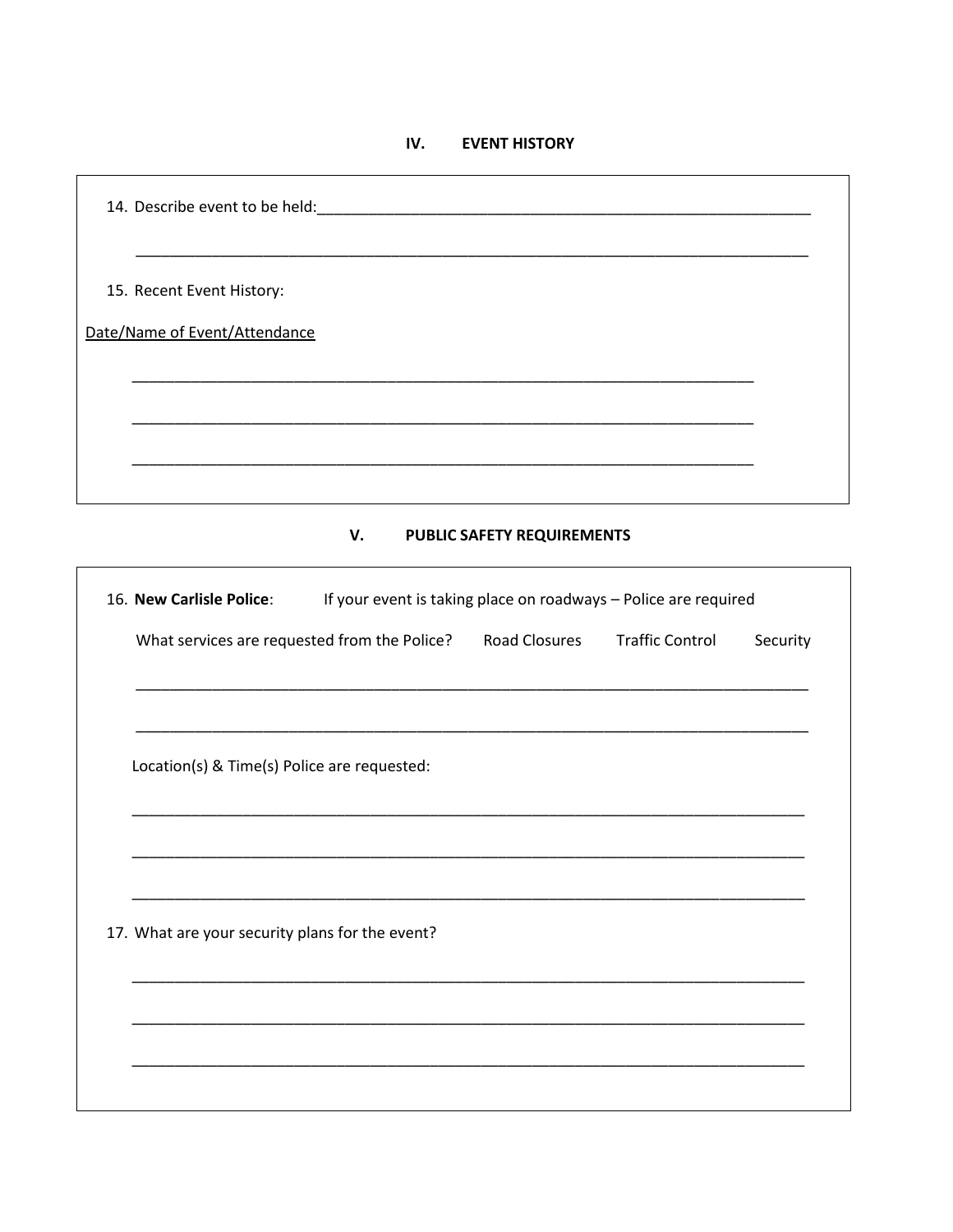| *EMS is required at all 10K Races and Cross Country events. EMS is also required for any                                                                                                                                       |                                  |    | No |
|--------------------------------------------------------------------------------------------------------------------------------------------------------------------------------------------------------------------------------|----------------------------------|----|----|
| Walks/Runs with over 500 participants **                                                                                                                                                                                       |                                  |    |    |
| What services are being requested?                                                                                                                                                                                             |                                  |    |    |
|                                                                                                                                                                                                                                |                                  |    |    |
| 19. New Carlisle Fire Department                                                                                                                                                                                               |                                  |    |    |
| Are you having fireworks?                                                                                                                                                                                                      |                                  | No |    |
| If Yes, give the exact location: example of the state of the state of the state of the state of the state of the state of the state of the state of the state of the state of the state of the state of the state of the state |                                  |    |    |
|                                                                                                                                                                                                                                |                                  |    |    |
|                                                                                                                                                                                                                                |                                  |    |    |
| NOTE: Certificate of flammability is required for all tents over 10 X 10                                                                                                                                                       |                                  |    |    |
| VI.                                                                                                                                                                                                                            | DEPARTMENT OF PUBLIC WORKS (DPW) |    |    |
| 20. Department of Public Works: BARRICADES AND/OR FENCING & OTHER SERVICES                                                                                                                                                     |                                  |    |    |
|                                                                                                                                                                                                                                |                                  |    | No |
| If yes, please list location & numbers of barricades/fencing needed: (Attach barricade request<br>sheet if needed) - SEE ATTACHED MAP IS NOT ACCEPTABLE - YOU MUST LIST EACH LOCATION<br><b>BARRICADES ARE NEEDED</b>          |                                  |    |    |
|                                                                                                                                                                                                                                |                                  |    |    |
|                                                                                                                                                                                                                                |                                  |    |    |
|                                                                                                                                                                                                                                |                                  |    |    |
|                                                                                                                                                                                                                                |                                  |    |    |
|                                                                                                                                                                                                                                |                                  |    |    |
|                                                                                                                                                                                                                                |                                  |    |    |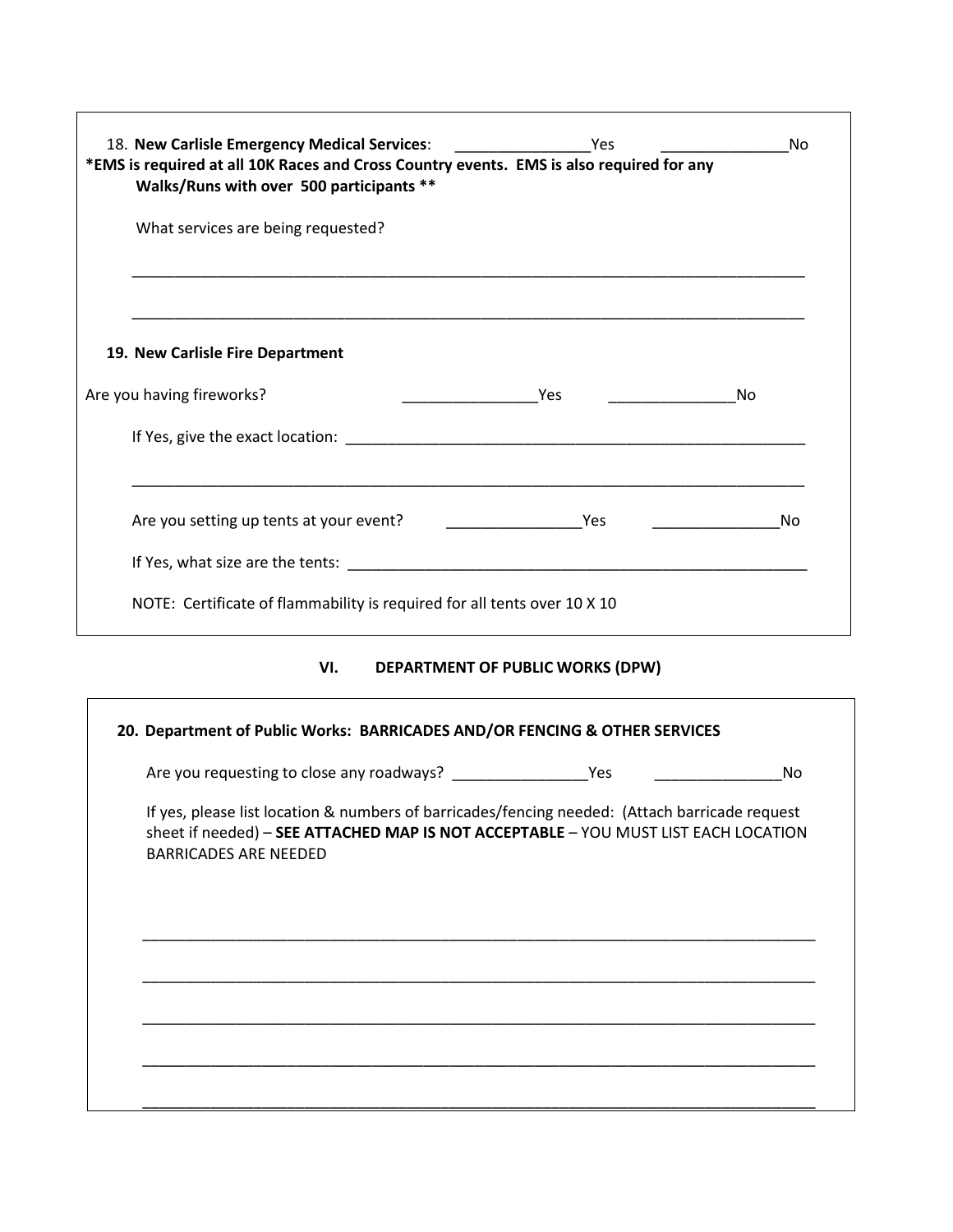| Are you requesting to hang any signs or banners?         | Yes | No |
|----------------------------------------------------------|-----|----|
| If Yes, please contact Building Inspector (574)654-3733. |     |    |

### **VII. ENTERTAINMENT**

| 21. Sound System (circle one): Acoustic         |       | Amplified                                                                                     |
|-------------------------------------------------|-------|-----------------------------------------------------------------------------------------------|
|                                                 |       |                                                                                               |
|                                                 |       |                                                                                               |
|                                                 |       |                                                                                               |
| <b>Describe Entertainment:</b>                  |       |                                                                                               |
|                                                 |       |                                                                                               |
|                                                 |       |                                                                                               |
|                                                 |       |                                                                                               |
| List of entertainers/bands to perform at event: |       |                                                                                               |
|                                                 |       |                                                                                               |
|                                                 |       |                                                                                               |
|                                                 |       |                                                                                               |
|                                                 |       | <u> 1940 - Johann John Stone, markin amerikan basar personal (</u>                            |
|                                                 |       |                                                                                               |
|                                                 |       | *Sound MUST be in accordance with Town of New Carlisle Code for Noise Control                 |
|                                                 | VIII. | <b>MISCELLANEOUS INFORMATION</b>                                                              |
|                                                 |       |                                                                                               |
|                                                 |       |                                                                                               |
| 22. Restrooms:                                  |       |                                                                                               |
|                                                 |       |                                                                                               |
|                                                 |       |                                                                                               |
|                                                 |       |                                                                                               |
|                                                 |       |                                                                                               |
|                                                 |       |                                                                                               |
|                                                 |       | Port-A-John: List the number you are ordering (There must be at least one handicap accessible |

\_\_\_\_\_\_\_\_\_\_\_\_\_\_\_\_\_\_\_\_\_\_\_\_\_\_\_\_\_\_\_\_\_\_\_\_\_\_\_\_\_\_\_\_\_\_\_\_\_\_\_\_\_\_\_\_\_\_\_\_\_\_\_\_\_\_\_\_\_\_\_\_\_\_\_\_\_\_\_\_

\_\_\_\_\_\_\_\_\_\_\_\_\_\_\_\_\_\_\_\_\_\_\_\_\_\_\_\_\_\_\_\_\_\_\_\_\_\_\_\_\_\_\_\_\_\_\_\_\_\_\_\_\_\_\_\_\_\_\_\_\_\_\_\_\_\_\_\_\_\_\_\_\_\_\_\_\_\_\_\_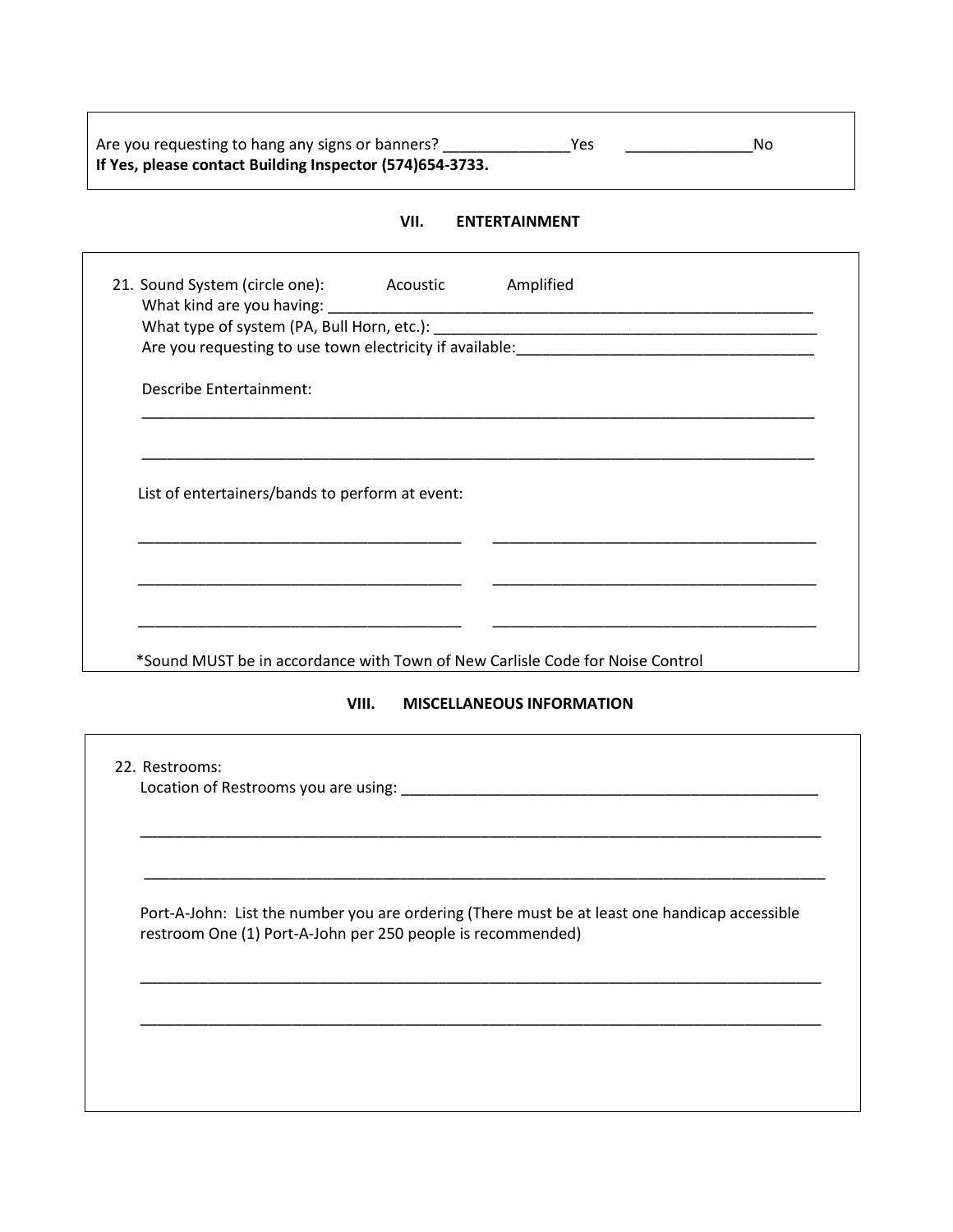23. Parking: Grass areas in park **ARE NOT** parking areas and should not be considered as parking areas. Describe parking areas available & transportation modes to & from the event.

\_\_\_\_\_\_\_\_\_\_\_\_\_\_\_\_\_\_\_\_\_\_\_\_\_\_\_\_\_\_\_\_\_\_\_\_\_\_\_\_\_\_\_\_\_\_\_\_\_\_\_\_\_\_\_\_\_\_\_\_\_\_\_\_\_\_\_\_\_\_\_\_\_\_\_\_\_\_\_\_

\_\_\_\_\_\_\_\_\_\_\_\_\_\_\_\_\_\_\_\_\_\_\_\_\_\_\_\_\_\_\_\_\_\_\_\_\_\_\_\_\_\_\_\_\_\_\_\_\_\_\_\_\_\_\_\_\_\_\_\_\_\_\_\_\_\_\_\_\_\_\_\_\_\_\_\_\_\_\_\_

24. Electrical: Organizer should not assume electrical power is provided at the town site and should arrange for their own power needs (i.e., generators). Electric (power) needs should be discussed further with the New Carlisle Electric Department.

**IX. VENDING/SALES – ALCOHOL**

| 25. Any Vending/Sales?                                                                         | Yes | No |  |
|------------------------------------------------------------------------------------------------|-----|----|--|
| If YES please list items:                                                                      |     |    |  |
| 26. Is ALCOHOL (beer/wine/liquor) being served, sold, distributed or consumed? Yes No          |     |    |  |
| If YES - Please check all that apply - Beer ______ Wine _____ Liquor _____                     |     |    |  |
| Attach a copy of your liquor license                                                           |     |    |  |
| Beer/Liquor/Wine – Proper permitting for alcohol is the responsibility of the Event Organizers |     |    |  |
|                                                                                                |     |    |  |

### **X. SUMMARY OF TOWN SERVICES REQUESTED**

| <b>TOWN ENTITYSERVICES REQUESTED</b> |                         |  |  |  |
|--------------------------------------|-------------------------|--|--|--|
| <b>POLICE</b>                        | <b>YES</b><br><b>NO</b> |  |  |  |
| <b>FIRE</b>                          | <b>YES</b><br><b>NO</b> |  |  |  |
| <b>EMS</b>                           | <b>NO</b><br><b>YES</b> |  |  |  |
| <b>DPW</b>                           | <b>YES</b><br><b>NO</b> |  |  |  |
| <b>TOWN PARKS</b>                    | <b>YES</b><br><b>NO</b> |  |  |  |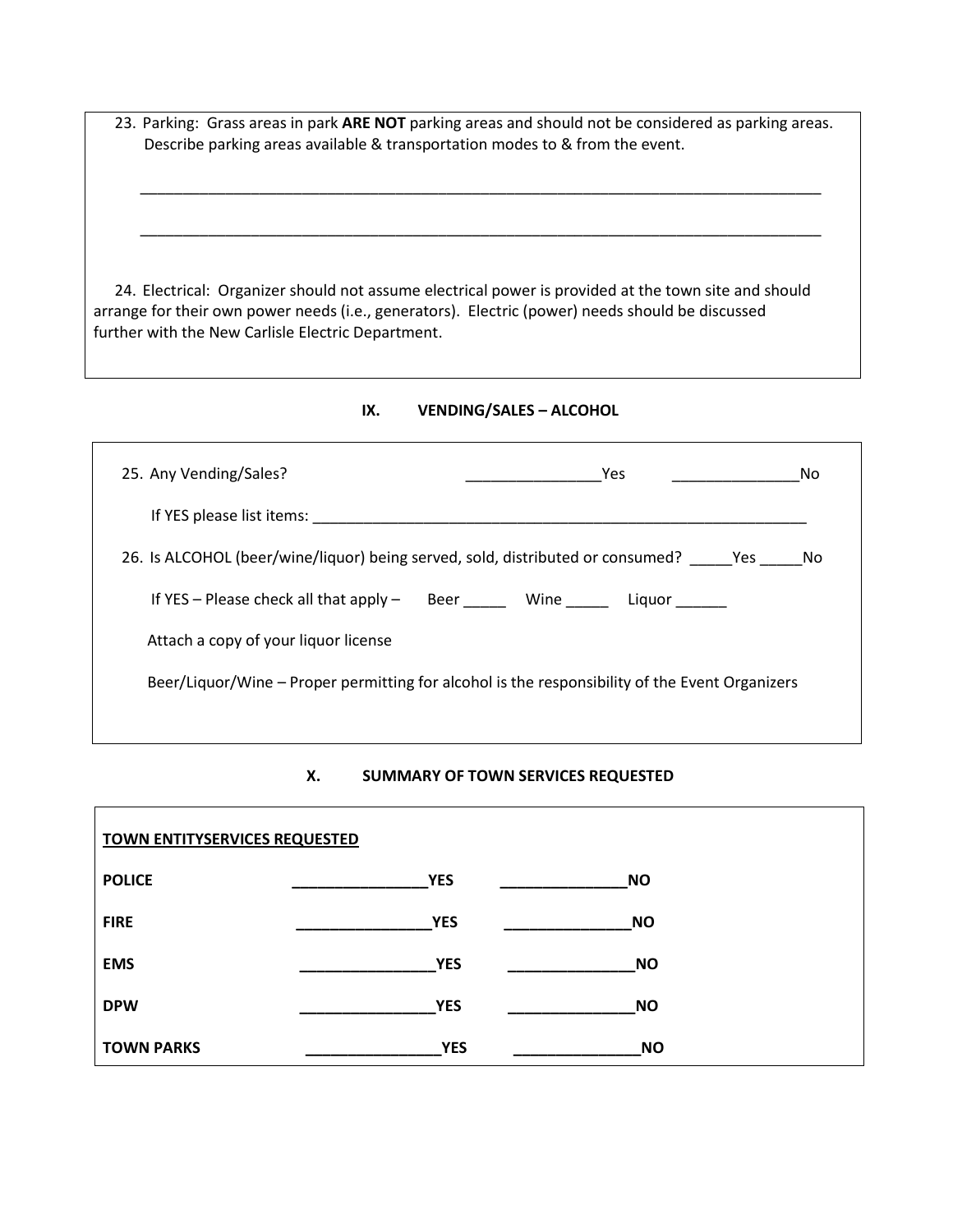### **XI. INSURANCE**

Due to the increased risk of personal injury and/or property damage under certain circumstances, insurance will be required under the following conditions:

- 1. All Athletic Competition Events.
- 2. Any Special Event involving animal(s), fireworks, automobile(s) or other vehicle(s), including but not limited to watercraft, aircraft, or motorcycles, carnival/amusement rides or the sale of food.
- **3.** Where required, the Applicant or, if applicable, the Organization/Sponsor holding the event shall maintain insurance in the amount specified below to cover entire duration of the Event. **The Applicant shall attach a certificate of insurance duly executed by the officers or authorized representatives of a responsible and non-assessable insurance company, evidencing the following minimum coverage(s) and specifically identifying TOWN OF NEW CARLISLE as an additional insured, which insurance shall be non-cancelable, except upon thirty (30) days prior written notice to TOWN:**

|                   | <b>Individual</b> |             |
|-------------------|-------------------|-------------|
|                   | <b>Occurrence</b> | Aggregate   |
| General Liability | \$1,000,000       | \$2,000,000 |

All policies must be made on an occurrence basis. Claims-made policies are not acceptable.

a. **Liquor Liability**. Where the Applicant, on behalf of any other persons, organizations, firms or corporations on whose behalf the application is made, seeks to hold an event involving the sale of alcoholic beverages and has otherwise been granted all necessary permits for such purpose, he/she/it shall provide and maintain a policy or policies of Liquor Liability Protection with limits of not less than \$1,000,000. Such insurance shall be evidenced on the certificate of insurance provided to the Clerk Treasurer's designee with this Application.

**Is insurance required for this event?** Yes:\_\_\_\_\_ No:\_\_\_\_\_ **Indemnification statement:**

Where insurance is required, the Applicant on behalf of any himself/herself and/or other persons, organizations, firms or corporations on whose behalf the application is made, when filing a permit application shall be represent, stipulate, contract and agree that they will jointly and severally indemnify and hold the Town harmless against liability, including court costs and attorney's fees, and attorney's fees on appeal, for any and all claims for damage to property, or injury to, or death of persons arising from the sponsor's activities authorized by the Special Event Permit.

Is this indemnification statement required for your event? Yes: No:

**XII. AFFIDAVIT OF APPLICANT**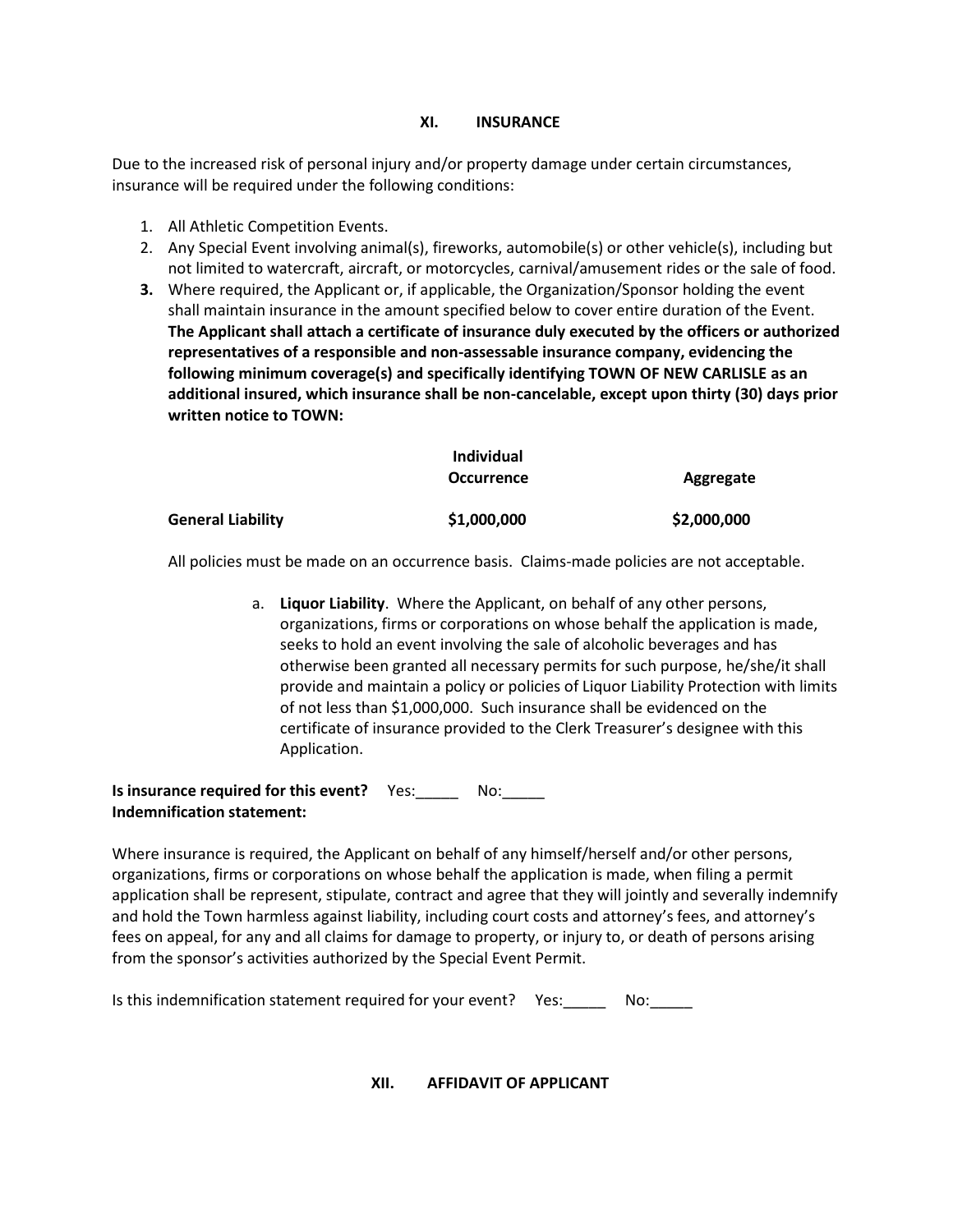I hereby certify that the information contained in the foregoing application is true and correct to the best of my knowledge and belief and that I have read, understand, and agree to abide by the Town's ordinances and regulations governing this proposed Special Event. I also agree to comply with all other local, state, and/or federal laws that are applicable to this Event.

I further certify that I understand that allowing non-permitted or unscheduled activities to occur during my event may result in increased costs to me and/or the Organization/Sponsor due to unanticipated operational expenses.

I further certify that I, on behalf of myself and/or the Organization/Sponsor (for which I have submitted a letter indicating I am authorized to act on his/her/its behalf), agree to be financially responsible for paying any costs and fees to the Town of New Carlisle that are incurred by the Town or on behalf of the event.

If I cancel my event, I will notify the Town as early as possible so as to cut down on any cost recovery. I understand that I will be charged for Town services provided in advance of the event up through the time of notification.

\_\_\_\_\_\_\_\_\_\_\_\_\_\_\_\_\_\_\_\_\_\_\_\_\_\_\_\_\_\_\_\_\_\_\_\_\_\_\_\_\_\_\_\_\_ \_\_\_\_\_\_\_\_\_\_\_\_\_\_\_\_\_\_\_\_\_\_\_\_\_\_\_

SIGNATURE OF APPLIANT DATE

PRINT NAME:\_\_\_\_\_\_\_\_\_\_\_\_\_\_\_\_\_\_\_\_\_\_\_\_\_\_\_\_\_\_\_\_\_\_

\***This Application MUST be signed prior to submission or it will not be considered completed and will be returned.**